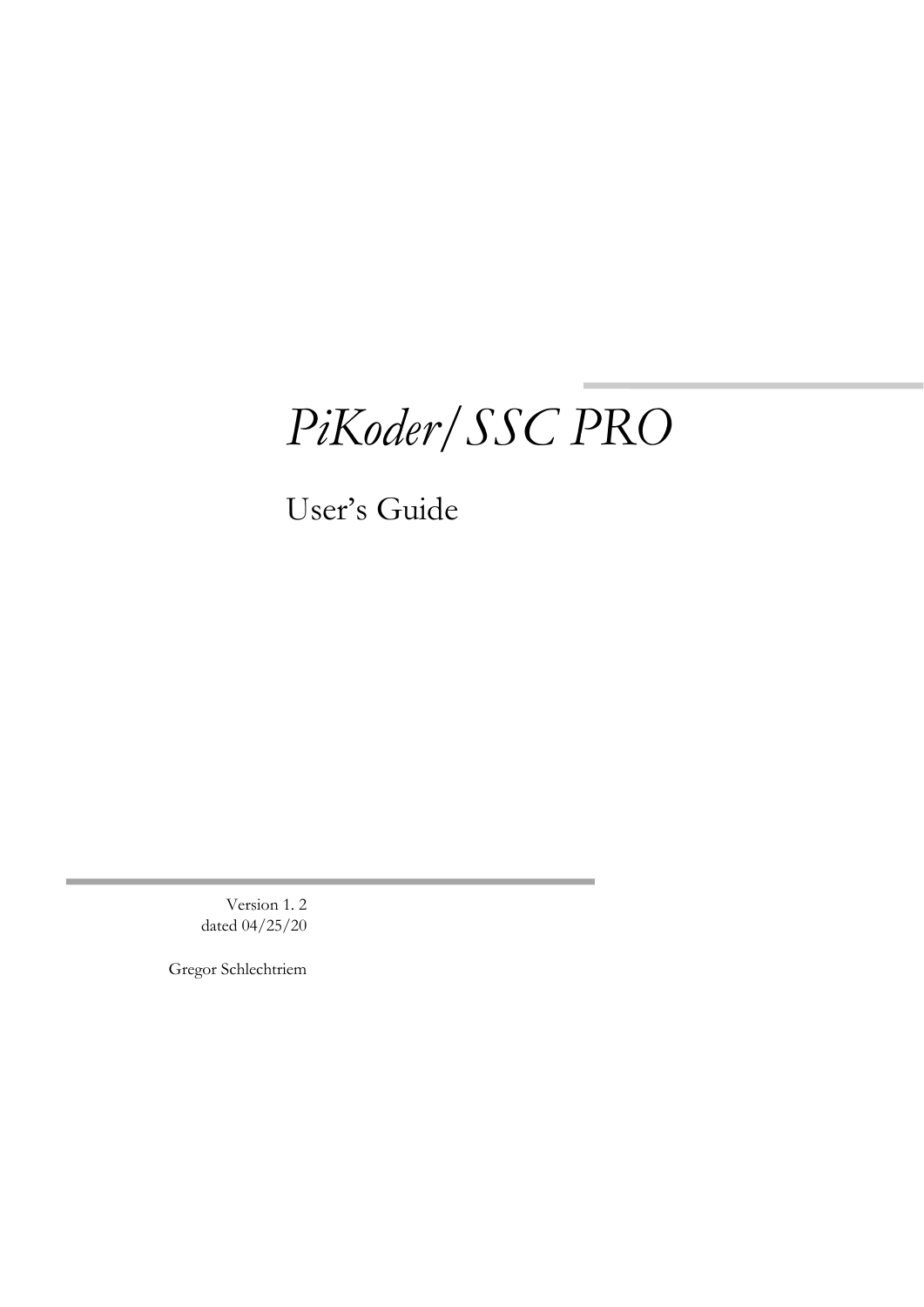#### **Content**

| <b>Overview</b>                       | 3  |
|---------------------------------------|----|
| Features                              | 5  |
| <b>Pin Description and Packaging</b>  | 7  |
|                                       |    |
| <b>Standard application</b>           | 9  |
| <b>The PiKoder Control Center PCC</b> | 11 |
|                                       |    |
|                                       |    |
|                                       |    |
|                                       |    |
|                                       |    |
|                                       |    |
|                                       |    |
| <b>Serial Interface</b>               | 15 |
|                                       |    |
|                                       |    |
| <b>I2C</b> interface                  | 21 |
|                                       |    |
|                                       |    |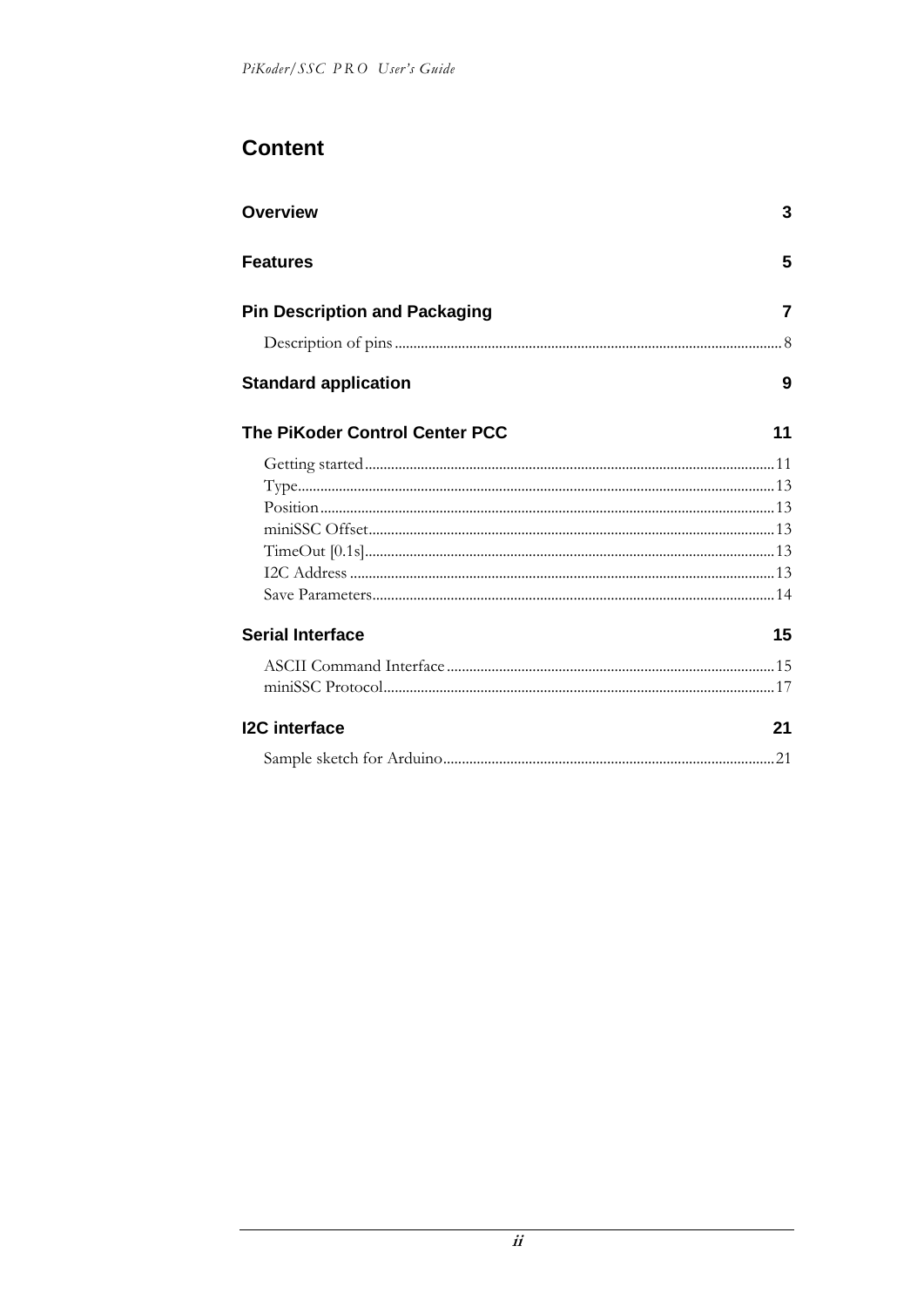### *Overview*

The PiKoder/SSC PRO is a single chip solution for implementing a serial servo controller (SSC) which gives you full control of up to eight servos or electronic speed controls with a resolution of 1  $\mu$ s.

For smaller systems and for customizing, you can connect e.g. your Arduino or Raspberry Pi without any additional interface hardware directly to the PiKoder's UART. For larger applications you may want to consider using I2C because with the I2C bus the host controller can manage a complete network using only two pins. A simple protocol like the "miniSSC"-message allows for control of the servo channelsusing the additional UART to customize the PiKoder in place as needed.



This User's Guide covers the features, the programming and the serial interface of the PiKoder/SSC.

In section 2 you will find a brief description of key features, the overall function and an overview of the interfaces supported. It is recommended to carefully read this section to get a good basic understanding of the PiKoder/SSC PRO.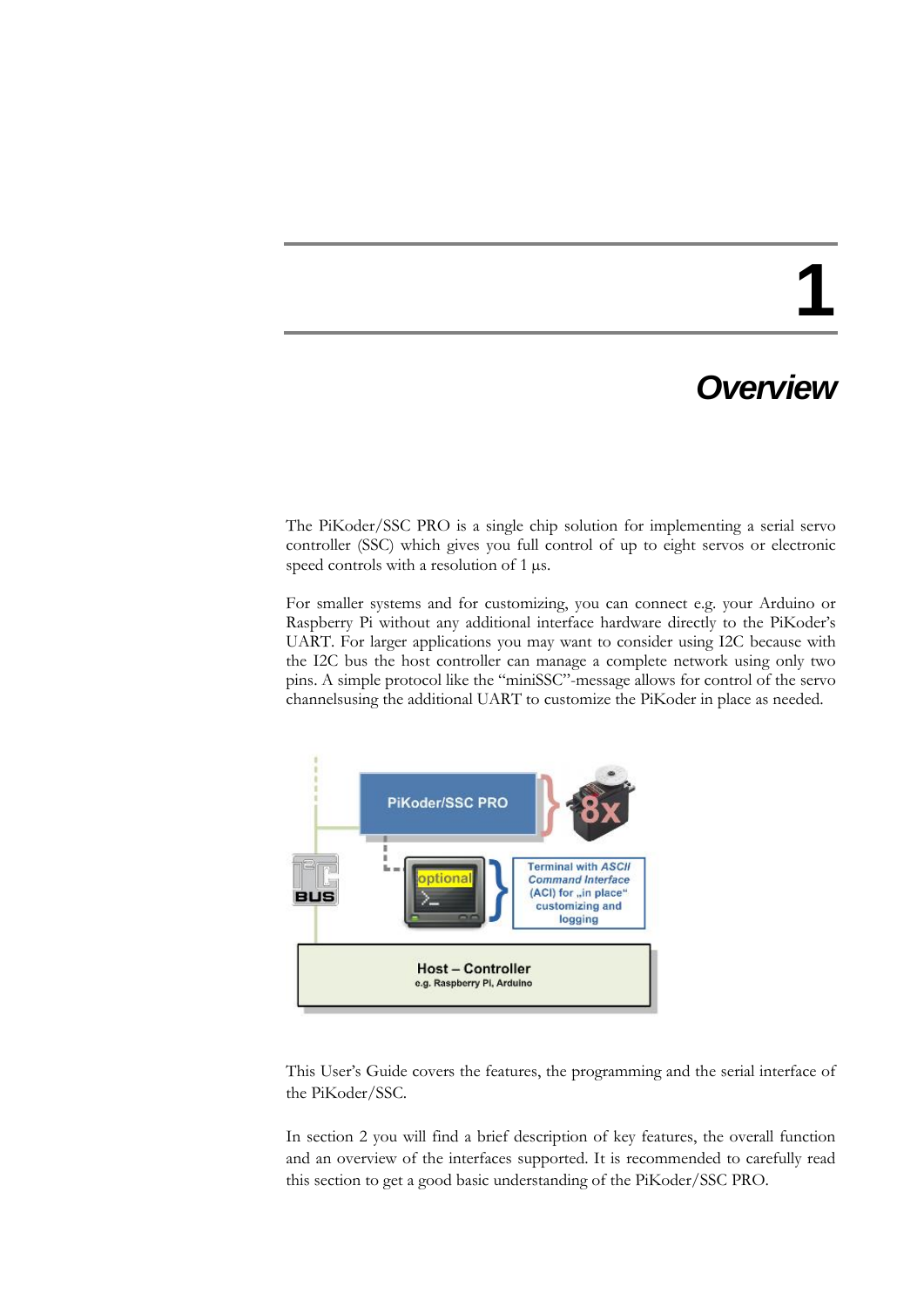The next two sections 3 and 4 deal with the controller hardware. Section 3 provides the pinning and section 4 describes the reference schematic for the Pikoder. **Please note that the applications and interfaces described in the following sections assume that the PiKoder/SSC PRO is setup in line with this reference schematic.**

Your next step is most likely to commission and test your PiKoder/SSC PRO. Rather than using the "bits and bytes"-serial interfaces directly, which are laid out in section 6, you may consider using the more elegant PCC (PiKoder Control Center) Windows 10 software with a graphical user interface.

Section 7 demonstrates how you would interface your PiKoder/SSC PRO to an Arduino using I2C.

This User's Guide is based on the most recent hard- and firmware version 1.2 available for the PiKoder/SSC PRO and the related programming software "PCC PiKoder Control Center" (release 3.1). Please check for updated information and new software releases on [www.pikoder.com.](http://www.pikoder.com/)

Hyperlinks were integrated into the text for convenience. You would also find all downloads referenced on the [PiKoder/SSC PRO webpage.](https://pikoder.de/PiKoder_SSC_PRO.html)

Please share with me any comments, improvement ideas or errors you will find or encounter in working with your PiKoder/SSC PRO. I can be reached at [webmas](mailto:webmaster@pikoder.com)[ter@pikoder.com.](mailto:webmaster@pikoder.com) Thank you very much!

This User's Guide is based on the most recent hard- and firmware available for the PiKoder/SSC PRO and the related programming software PCC (PiKoder Control Center). Please check for updated information and new software releases on [www.pikoder.com.](http://www.pikoder.com/)

Please share with me any comments, improvement ideas or errors you will find or encounter in working with your PiKoder/SSC PRO. I can be reached at [webmas](mailto:webmaster@pikoder.com)[ter@pikoder.com.](mailto:webmaster@pikoder.com) Thank you very much!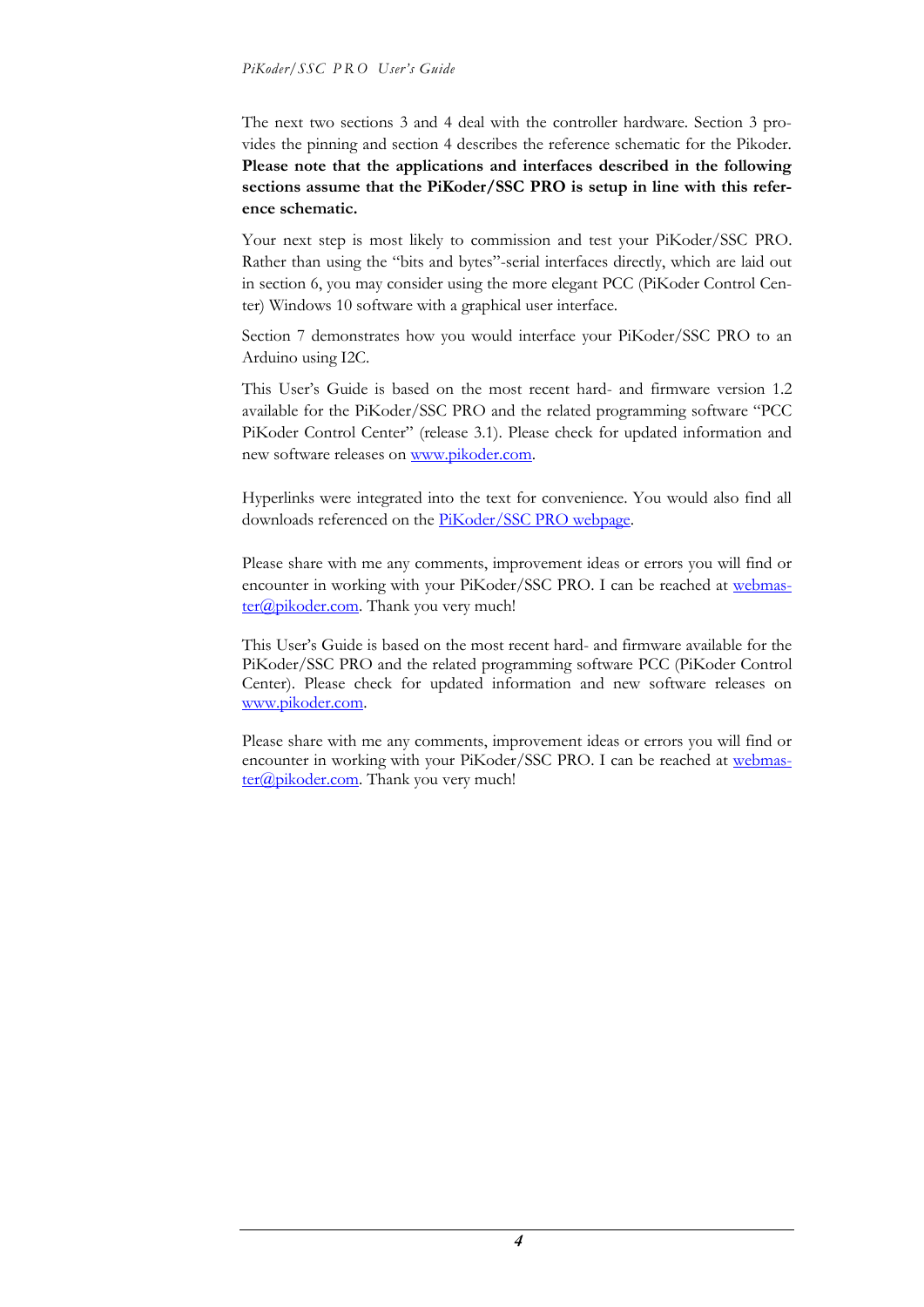#### *Features*

This section will familiarize you with the feature set and a high-level overview of the intended use of the PiKoder/SSC PRO allowing you to customize the controller to your specific needs and requirements.

The PiKoder/SSC PRO Serial Servo Controller allows you to control up to eight servos or electronic speed controls from a serial port (either USB or UART depending on the protocol converter) or the I2C bus. The key features are:

- resolution 1  $\mu$ s with a precision of 0.5  $\mu$ s or better
- operating voltage range 3.3-5.0 V
- non-volatile memory for application specific parameters
- miniSSC protocol supported (de facto standard for RC servo controllers)
- bi-directional ASCII protocol enabling line monitoring
- I2C slave interface
- optional failsafe position when connection to host is lost
- ICSP pins available for software upgrades
- Sample software and source code for PC application available

Alternatively, the servo outputs can be configured individually as binary outputs (switch function) allowing for a variety of additional special functions not requiring a pwm signal.

You can connect a controller board such as your Arduino or Raspberry Pi without any additional interface hardware directly to the PiKoder's UART (please refer to sections 7 and 8 for more details). With the addition of a simple off-the-shelf "USB to UART converter" you control the servos directly from your computer. In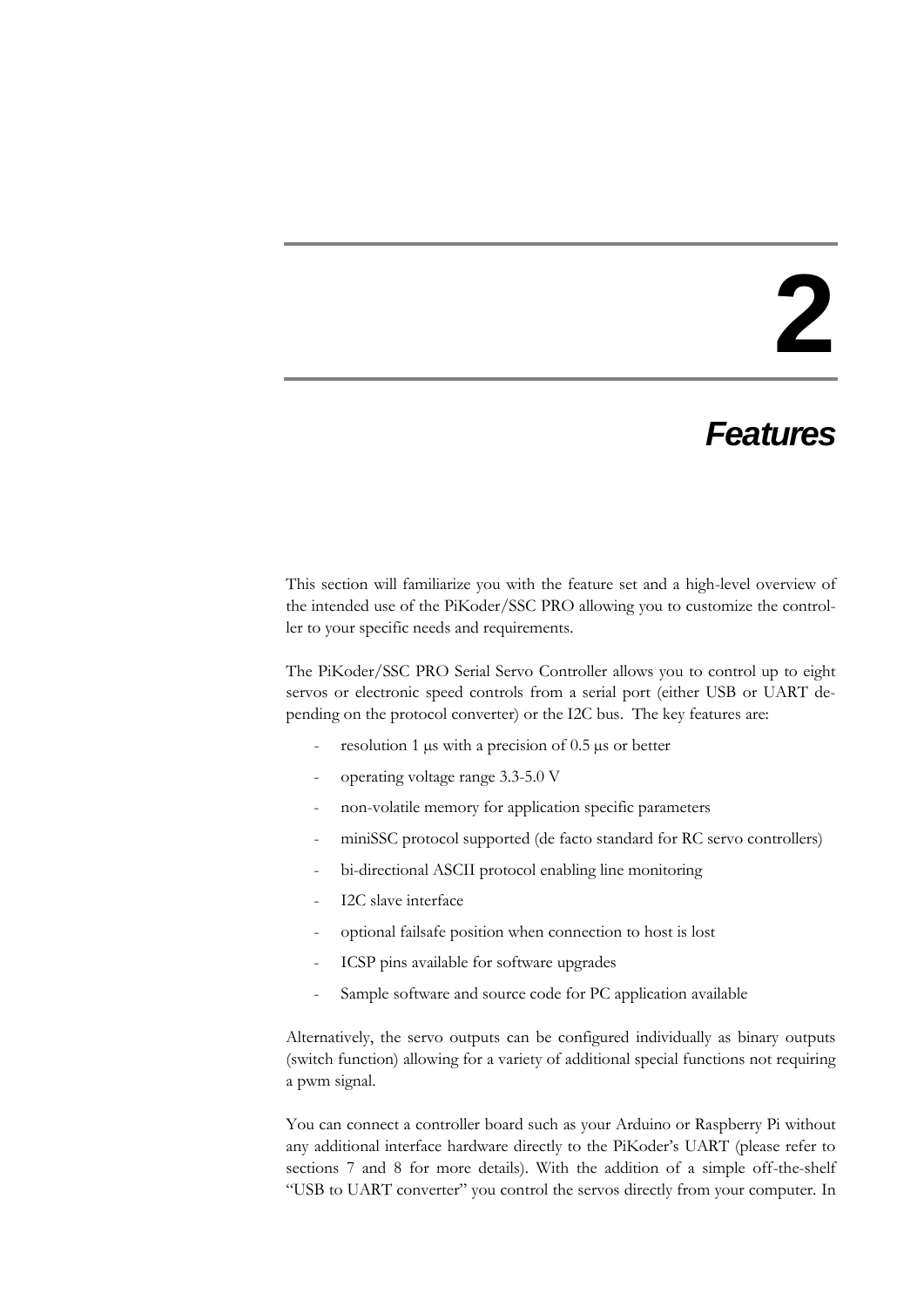addition, the controller's wide range of operating voltage from 3.3 to 5.0 Volts allows you to use an existing power source in your application rather than adding hardware.

In this capacity the SSC would free up the Arduino or an Raspberry Pi of responding to real-time events such as generating pulses for servos in a given time frame and also free up resources such as internal timers and pwm generators ('Set and Forget'-function). Thereby intermittent problems due to internal collisions are avoided. And, finally: you can control up to eight servos consuming only two pins. The PiKoder/SSC PRO supports three protocols:

- MiniSSC protocol representing a very common protocol for controlling SSCs and
- a two-way ASCII-Protocol designed to support controlling the SSC with standard terminal programs such as (but not limited to) Tera Term and TTY – fully backwards compatible to the PiKoder/SSC 2.09
- I2C in slave mode allowing the integration into larger system such as robots - because with the I2C bus the host controller can manage a complete network using only two pins. A simple protocol like the "miniSSC" message allows for control of the servo channels.

The PiKoder/SSC PRO would automatically detect the protocol used and no user interaction would be required.

With the full support of the miniSSC protocol, the PiKoder/SSC PRO would allow you to daisy chain controllers in order to control up to 255 servos as specified in the miniSSC protocol definition. The SSC Control Center provides for setting a miniSSC Offset and thereby defining the channel base address the PiKoder/SSC would respond to. This means, that the PiKoder/SSC can control any contiguous block of eight servo numbers from 0 to 254. Please refer to the respective [application note](http://www.pikoder.de/download/AN02%20-%20Daisy%20Chaining.pdf) for more details.

A free graphical and intuitive configuration and control program, the "PCC PiKoder Control Center" is available for Windows 7, making it simple to test and program the controller over USB (please refer to section 5 for more details).

The PiKoder/SSC PRO also has non-volatile (EEPROM) data storage for retaining application specific operating parameters such as startup position after powering up, neutral position and upper as well as lower limits for servo pulse width.

The PiKoder/SSC PRO does support a failsafe position for the use in autonomous and RC applications. You can activate a timer for 0.1 s to 99.9 s to monitor the communication. If no message is received within this preset time frame, then the PiKoder/SSC would set all servo outputs to the neutral position.

If you were to use this function you might want to implement a regular "ping" in your application to make sure that the failsafe function is not triggered by a period of inactivity.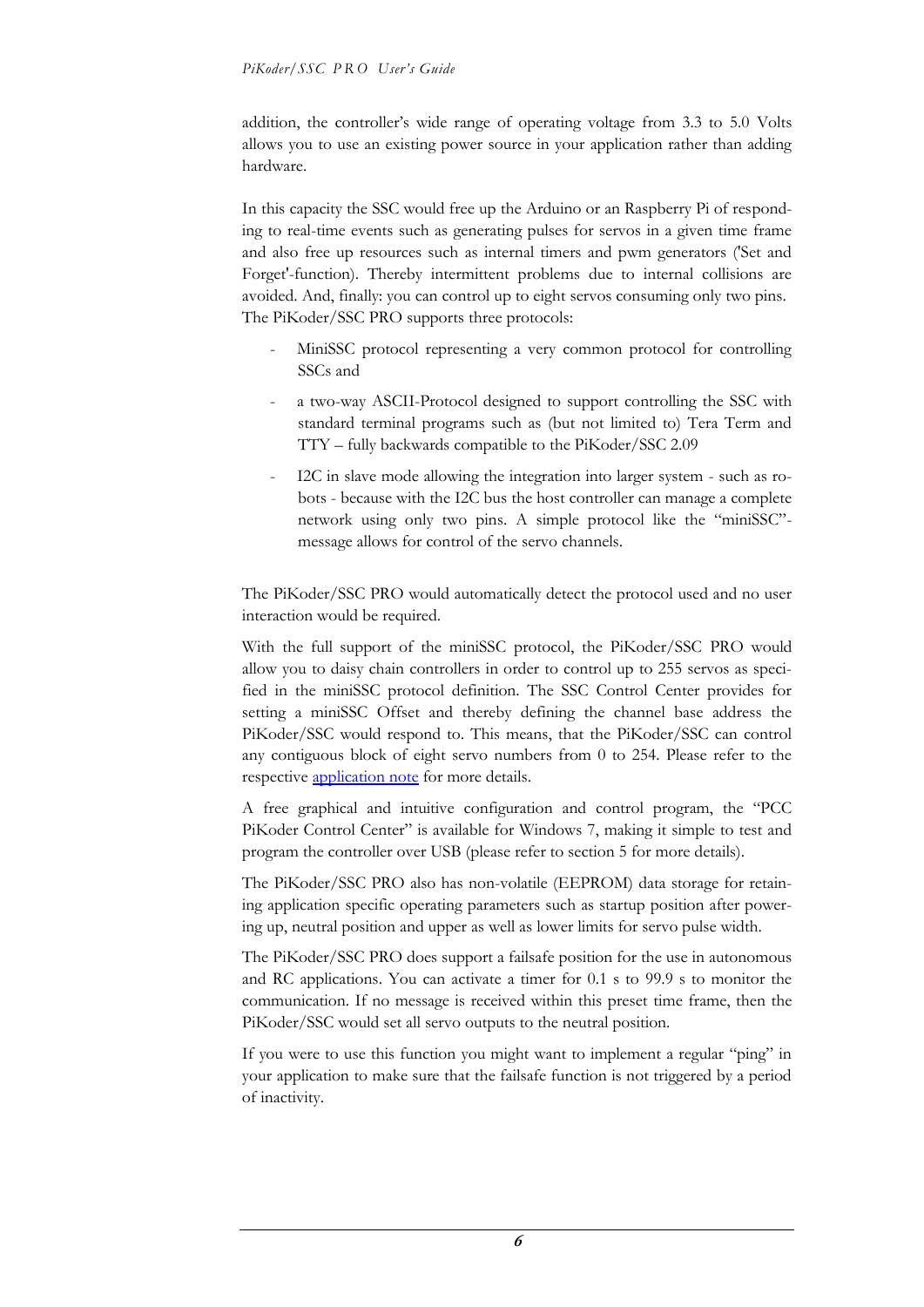### *Pin Description and Packaging*

The PiKoder/SSC PRO comes in a 20 pin DIP package (see below). The device operates from 3.3 – 5 Volts. Please refer to the PIC 16F690 data sheet from Mi-

crochip [\(www.microchip.com\)](http://www.microchip.com/) for complete electrical and physical specifications.

A complete description of the pins is given on the following page. If a different package would be required for your application then please contact [sales@pikoder.com](mailto:sales@pikoder.com) for more information.

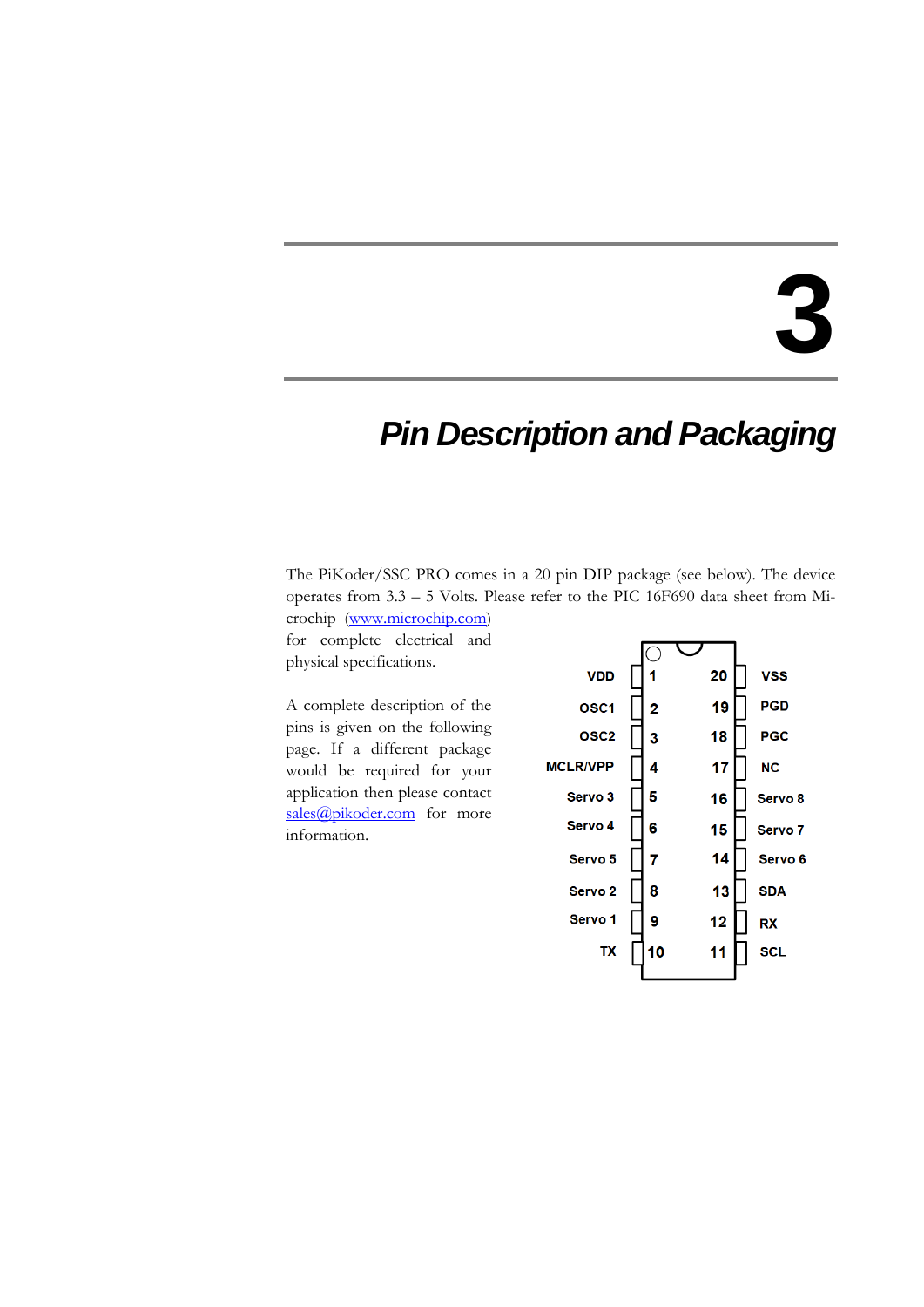#### **Description of pins**

| Pin            | Symbol             | Description                                                                           |  |  |
|----------------|--------------------|---------------------------------------------------------------------------------------|--|--|
| 1              | <b>VDD</b>         | Supply voltage. Connect to 3,3 - 5 V DC                                               |  |  |
| 2              | OSC1               | Crystal 4 MHz. Please refer to Microchip documenta-<br>tion for details               |  |  |
| $\mathfrak{Z}$ | OSC <sub>2</sub>   | Crystal 4 MHz. Please refer to Microchip documenta-<br>tion for details               |  |  |
| $\overline{4}$ | MCLR/VPP           | Reset pin, active low. Connects directly to Vss for au-<br>tomatic reset at power up. |  |  |
| 5              | Servo 3            | Output pin with PWM signal for servo channel 3                                        |  |  |
| 6              | Servo 4            | Output pin with PWM signal for servo channel 4                                        |  |  |
| 7              | Servo 5            | Output pin with PWM signal for servo channel 5                                        |  |  |
| $8\,$          | Servo <sub>2</sub> | Output pin with PWM signal for servo channel 2                                        |  |  |
| 9              | Servo 1            | Output pin with PWM signal for servo channel 1                                        |  |  |
| 10             | <b>TX</b>          | Serial transmit output                                                                |  |  |
| 11             | <b>SCL</b>         | I2C clock line                                                                        |  |  |
| 12             | RX                 | Serial receive input                                                                  |  |  |
| 13             | <b>SDA</b>         | I2C data line                                                                         |  |  |
| 14             | Servo 6            | Output pin with PWM signal for servo channel 6                                        |  |  |
| 15             | Servo 7            | Output pin with PWM signal for servo channel 7                                        |  |  |
| 16             | Servo 8            | Output pin with PWM signal for servo channel 8                                        |  |  |
| 17             | NC                 | No connection (reserved)                                                              |  |  |
| 18             | PGC                | Clock pin for In-Circuit-Serial-Programming                                           |  |  |
| 19             | PGD                | Data pin for In-Circuit-Serial-Programming                                            |  |  |
| 20             | <b>VSS</b>         | Ground connection                                                                     |  |  |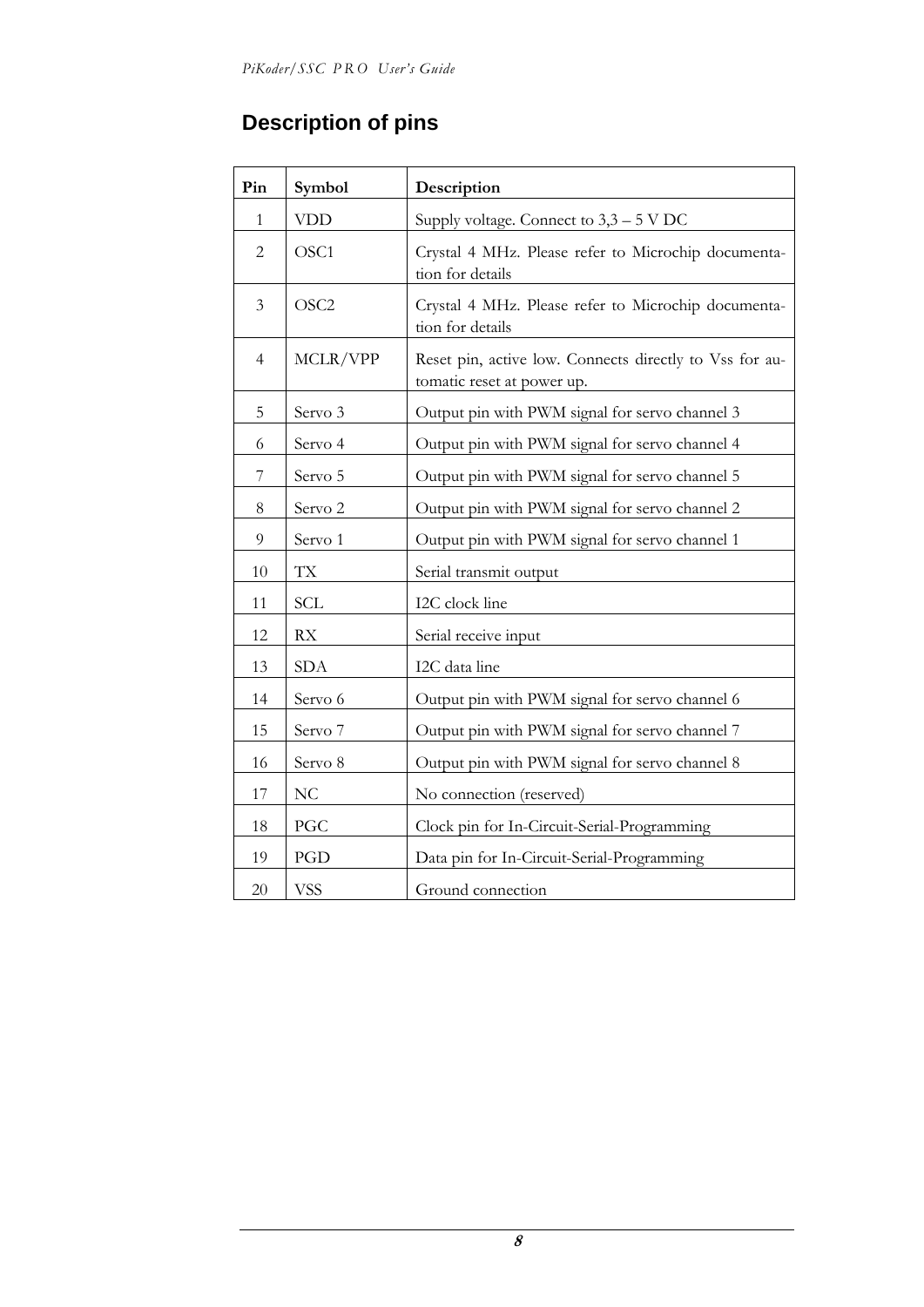### *Standard application*

The following schematic shows the standard application of the PiKoder/SSC PRO.



The development board which is available as a kit on **[www.pikoder.com](http://www.pikoder.com/)** is a full representation of the above reference schematic.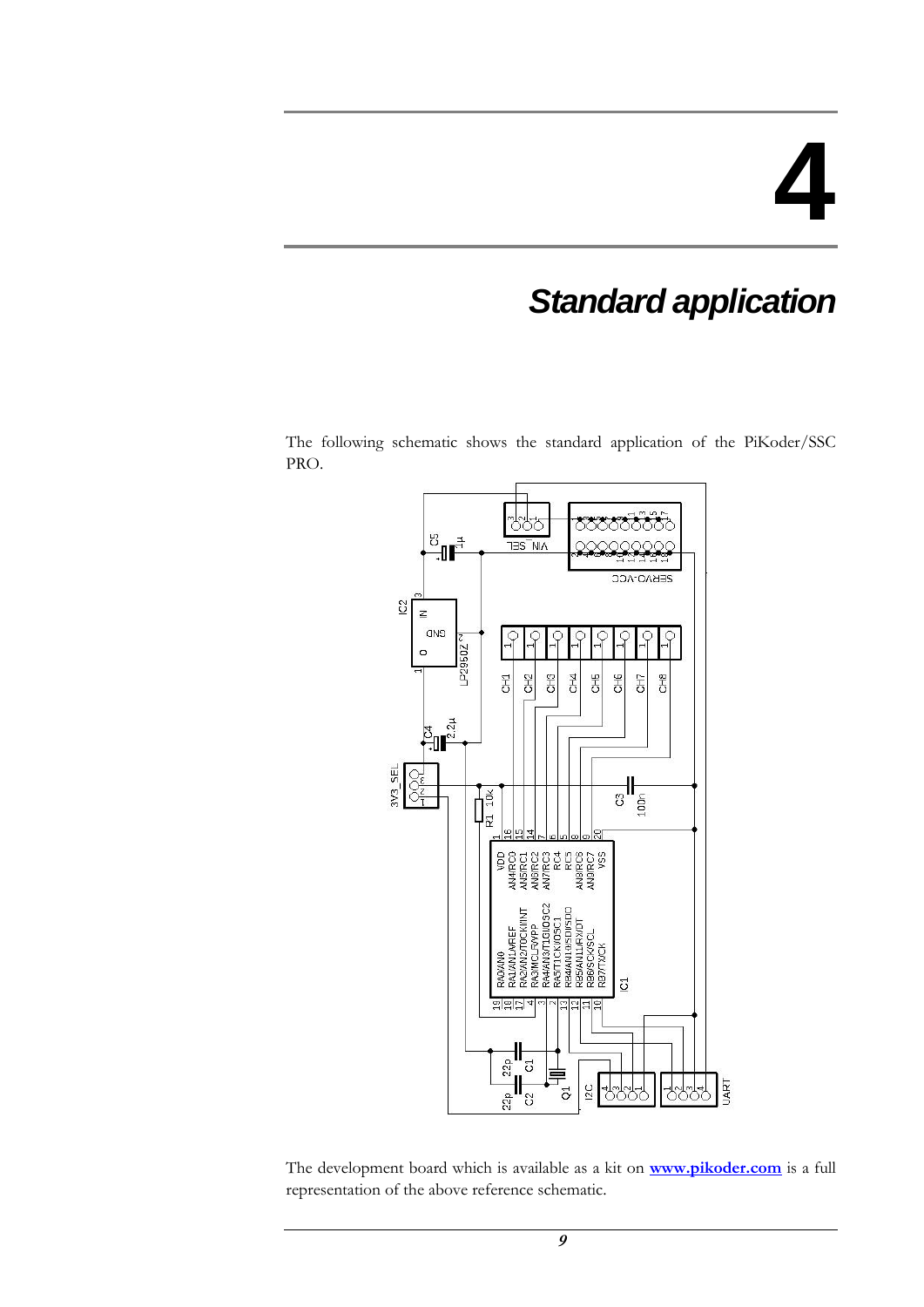*PiKoder/SSC P R O User's Guide*

#### **Room for your notes**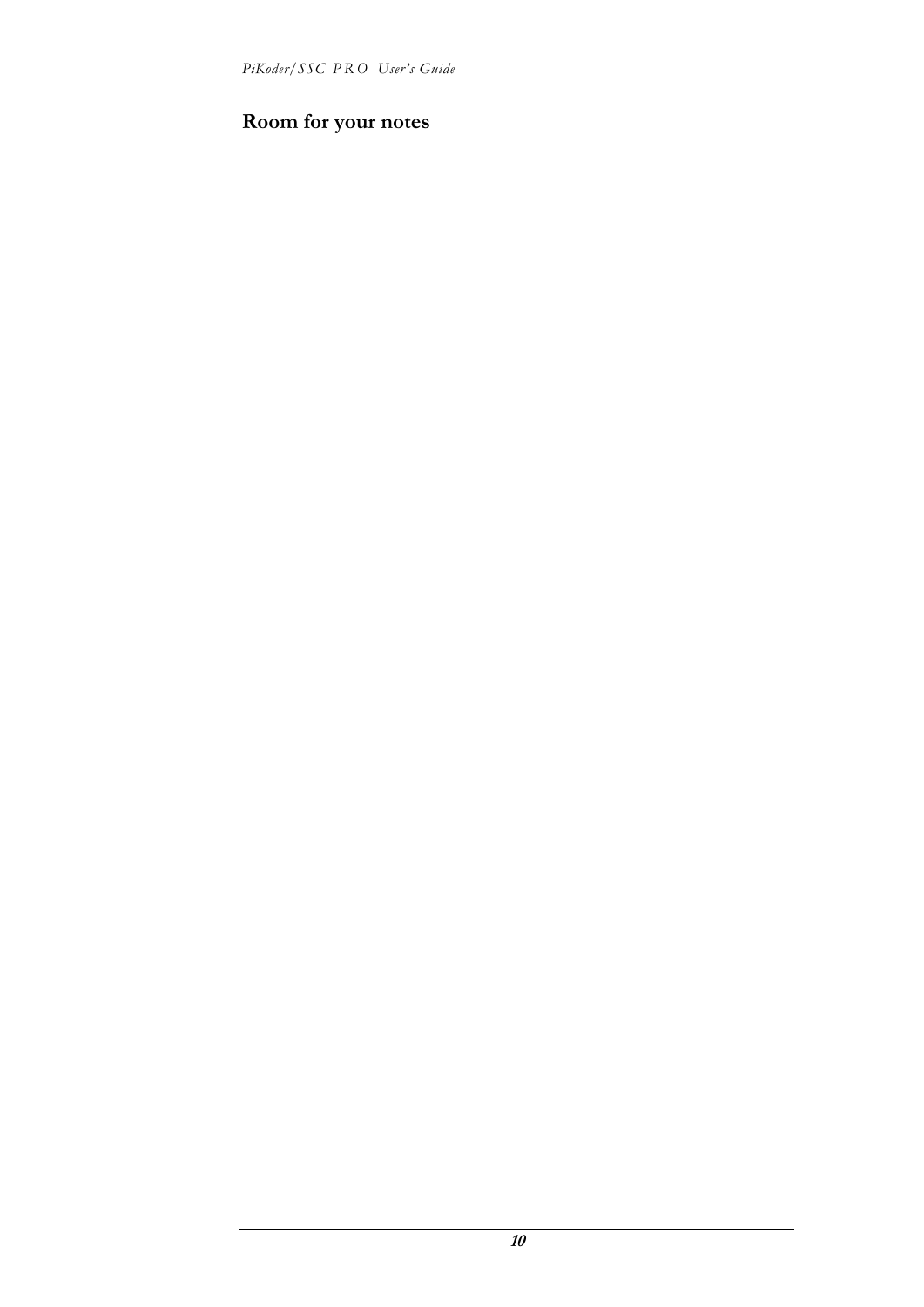### *The PiKoder Control Center PCC*

The PiKoder/SSC PRO's serial interface provides access to configuration options as well as support for real time control. The PCC (PiKoder Control Center) is a graphical tool that makes it easy for you to use this interface. For almost any project you will start by using the PCC to set up and test your PiKoder/SSC PRO. This section explains the features of the PiKoder Control Center.

#### **Getting started**

The hardware setup for the interface is simple and straight forward: You would connect your PiKoder/SSC PRO with the USB port of your PC using a suitable USB adaptor and cable. This cable will provide also for the power supply of the PiKoder/SSC.

It is highly recommended that you download the latest version of the PCC software to enjoy the complete feature set of your PiKoder/SSC PRO. The PiKoder Control Center software is Open Source and released under an Apache License, Version 2.0. You may obtain a copy of the License at [http://www.apache.org/licenses/LICENSE-2.0.](http://www.apache.org/licenses/LICENSE-2.0) The source code is made available through a [github repository;](https://github.com/Pikoder/PCC_PiKoder_Control_Center) the [executable](http://www.pikoder.de/download/PCC%20PiKoder%20Control%20Center.zip) can be downloaded on the PiKoder [PCC webpage.](https://pikoder.de/PiKoder_PCC.html) **Please note that the PiKoder/SSC PRO requires release 3.1 as a minimum – previous versions do not support this PiKoder.**

Please unzip the downloaded file and start the program – there is no installation required.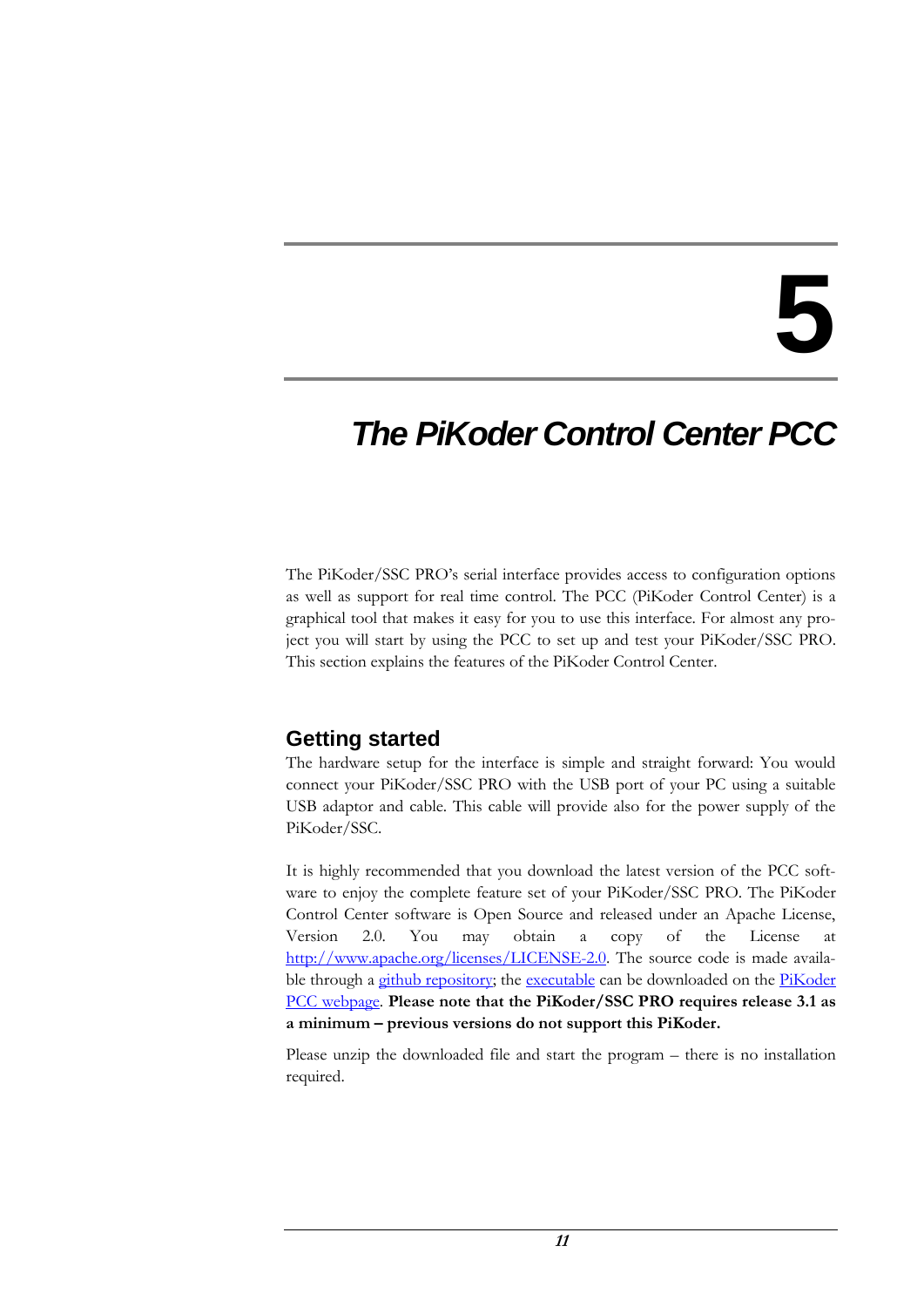| <b>Connection to PiKoder</b><br><b>Status</b><br>$\Box$ COM<br>COM <sub>3</sub><br>$\hat{\mathbf{C}}$<br><b>DWLAN</b> |                           |                           | $\blacksquare$            | <b>PiKoder Info</b><br><b>Type Id</b><br><b>Firmware</b> |
|-----------------------------------------------------------------------------------------------------------------------|---------------------------|---------------------------|---------------------------|----------------------------------------------------------|
| <b>Channels</b><br>Position [µs]<br><b>Type</b>                                                                       | min.                      | max.                      | neutral                   | <b>PiKoder Parameters</b><br>miniSSC Offset              |
| $\frac{1}{2}$<br>1:                                                                                                   | ÷                         | $\div$                    | 듺                         | ÷                                                        |
| $\hat{}$<br>2:<br>$\checkmark$                                                                                        | $\frac{\bullet}{\bullet}$ | $\div$                    | $\frac{\bullet}{\bullet}$ | TimeOut [0.1s]                                           |
| $\land$<br>3:<br>$\checkmark$                                                                                         | $\div$                    | $\frac{\bullet}{\bullet}$ | $\div$                    | ÷                                                        |
| $\hat{\phantom{a}}$<br>4.                                                                                             | $\frac{\star}{\star}$     | $\frac{1}{\sqrt{2}}$      | $\div$                    | <b>PPM-Channels</b><br>$\div$                            |
| $\hat{\cdot}$<br>5 <sub>1</sub>                                                                                       | $\frac{1}{\sqrt{2}}$      | $\overline{\div}$         | $\overline{\div}$         | <b>PPM-Mode</b>                                          |
| $\hat{\cdot}$<br>6:                                                                                                   | $\frac{1}{\tau}$          | $\frac{1}{\tau}$          | $\frac{1}{\bullet}$       |                                                          |
| $\hat{\cdot}$<br>7:                                                                                                   | $\div$                    | $\frac{1}{\tau}$          | $\frac{\bullet}{\bullet}$ | Parameter                                                |
| $\hat{\phantom{a}}$<br>8:                                                                                             | $\div$                    | $\frac{\bullet}{\bullet}$ | $\div$                    | <b>Save Parameters</b>                                   |

The PiKoder Control Center application would show COM3 to be the first available port in your computer. Select the COM port your PiKoder/SSC PRO is connected to (in this example COM13, see below) and then check the box on the left to the COM list box and communication to the controller will be established.

The LED color would change to red while data are uploaded and then turn green for an online indication and the current parameters and settings of the PiKoder/SSC PRO would be loaded and displayed as shown on the following page. The firmware version of your SSC PRO would be displayed in the respective field.

|                |                                        | <b>Connection to PiKoder</b>     |                                        |          |          |               | <b>PiKoder Info</b>                                  |
|----------------|----------------------------------------|----------------------------------|----------------------------------------|----------|----------|---------------|------------------------------------------------------|
|                | $\boxdot$ COM<br>$\square$ WLAN        | $COM13$ $\hat{C}$                | <b>Status</b><br>Parameters loaded ok. |          |          | $\mathcal{P}$ | <b>SSC PRO</b><br><b>Type Id</b><br>Firmware<br>1.02 |
|                | <b>Channels</b>                        |                                  |                                        |          |          |               | <b>PiKoder Parameters</b>                            |
|                | <b>Type</b>                            | <b>Position [µs]</b>             |                                        | min.     | max.     | neutral       | miniSSC Offset                                       |
| 1:             | $\mathsf{P} \mathop{}_{\circ}^{\circ}$ | 1500<br>$\overline{\phantom{a}}$ | $\,$                                   | $1000 -$ | $2000 -$ | $1500 -$      | $\div$<br>0                                          |
| $2^{\circ}$    | $\mathbf{P} \circ$                     | 1500<br>$\checkmark$             | $\,$                                   | $1000 -$ | $2000 -$ | 1500          | TimeOut [0.1s]                                       |
| 3 <sub>1</sub> | $\mathbf{P} \circ$                     | 1500<br>$\hat{~}$                | $\,$                                   | $1000 -$ | $2000 -$ | $1500 -$      | ÷<br>0                                               |
| 4.             | $\mathbf{P} \circ$                     | 1500<br>$\hat{~}$                | $\,$                                   | $1000 -$ | $2000 -$ | $1500 -$      | <b>I2C Address</b><br>$\div$<br>40                   |
| 5:             | $\mathsf{P} \mathop{}_{\circ}^{\circ}$ | 1500<br>$\hat{~}$                | $\rightarrow$                          | $1000 -$ | $2000 -$ | $1500 -$      |                                                      |
| 6:             | $\mathsf{P} \mathop{}_{\circ}^{\circ}$ | 1500<br>$\hat{~}$                | $\rightarrow$                          | $1000 -$ | $2000 -$ | $1500 -$      |                                                      |
| 7:             | $\mathsf{P} \mathop{}_{\circ}^{\circ}$ | 1500<br>$\,<$                    | $\rightarrow$                          | $1000 -$ | $2000 -$ | $1500 -$      | <b>Parameter</b>                                     |
| 8:             | $\mathsf{P} \mathop{}_{\circ}^{\circ}$ | 1500<br>$\overline{\phantom{a}}$ | $\rightarrow$                          | $1000 -$ | $2000 -$ | $1500 -$      | <b>Save Parameters</b>                               |

You would now have full control of your SSC PRO: either for real-time control by the sliders or for changing the settings and save the new parameters.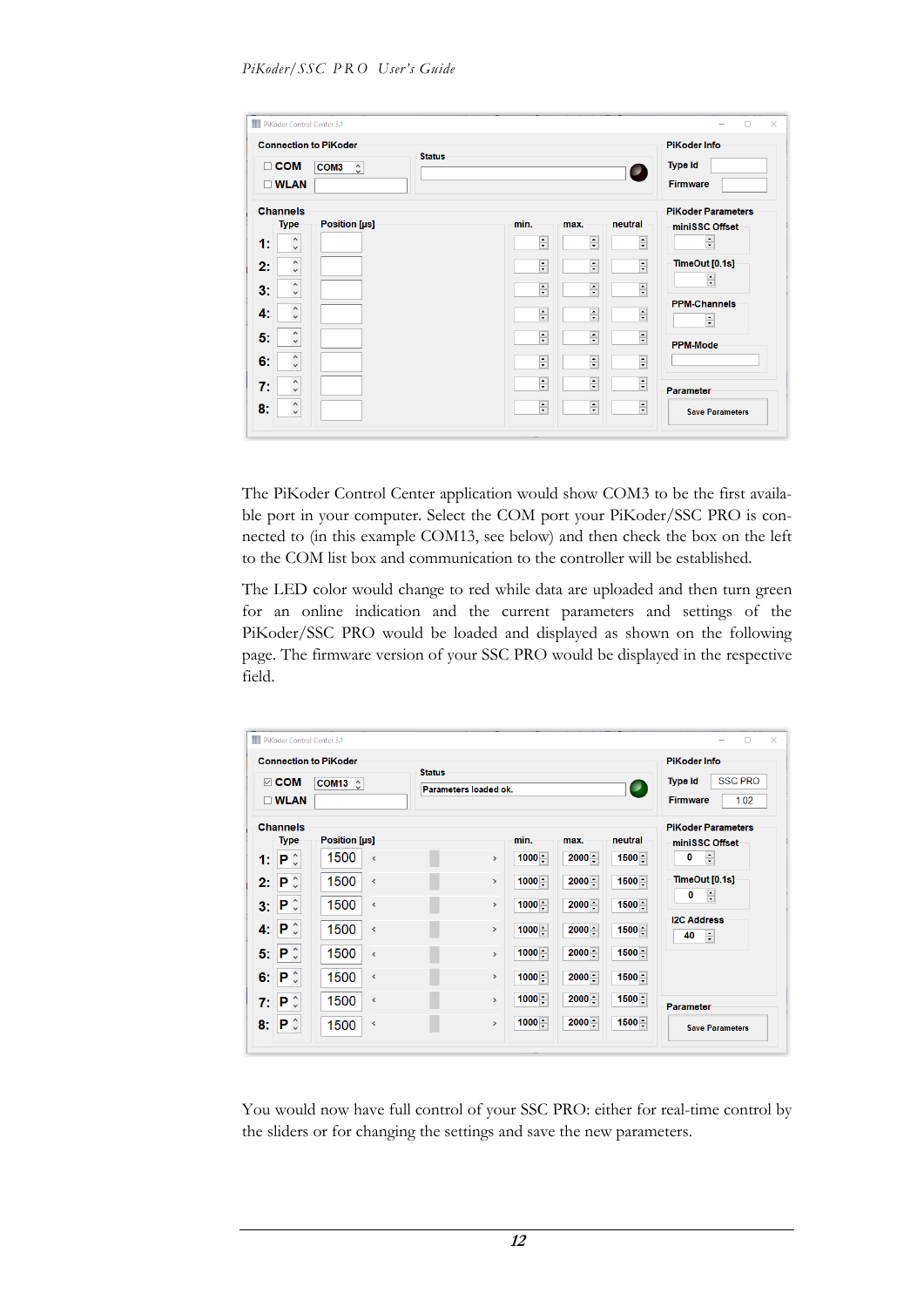#### **Type**

The Type field indicates whether the channel output would be pwm for controlling a servo (value="P") or binary switch (value="S"). The value of a switch channel will be logical 1 (voltage depending on actual Vcc) for a servo position larger than 1800 µs. Any value below this threshold will translate into a 0 value at the respective output. The type of a channel is changed by selecting the desired type through the channel's combo box and then click on the box which will send the respective parameter to the PiKoder.

#### **Position**

The sliders are used for controlling the PiKoder's outputs and the respective numerical fields monitor the status in real time displaying the current channel value in µs. A separate row of controls is displayed for each of servo position the PiKoder/SSC's channels.

The key parameters for each channel such as min. and max. pulse width and neutral position can be set individually in the respective row. The SSC Control Center will limit the slider value to the min. and max. value shown. This feature however is implemented in the Control Center. The PiKoder/SSC itself does not perform a parameter check and would therefore accept channel values outside of the shown boundaries.

#### **miniSSC Offset**

This field is used in combination with the miniSSC protocol to determine the base offset for the actual controller. Please refer to "AN02 Daisy Chaining" for more information.

#### **TimeOut [0.1s]**

This field can be used to activate to program a time out fail-safe configuration. The time out value is shown in multiples of 0.1 s. The maximum input would be 999 resulting in a time out of 99.9 s.

As soon as you change the field value from zero the time out would be activated. From this point onwards the PiKoder/SSC would be monitoring the UART input and expect to receive at least one character within each timeout interval. As soon as a message is received the time out interval is restarted. Please note that the PCC PiKoder Control Center does line monitoring in the background making sure that the time out does not occur while you are programming the PiKoder.

If the PiKoder input would be timed out, then the PiKoder would copy the neutral values to the respective channel to create a predetermined output situation.

#### **I2C Address**

This filed contains the current I2C bus address o the PiKoder/SCC PRO (7 bit addressing scheme).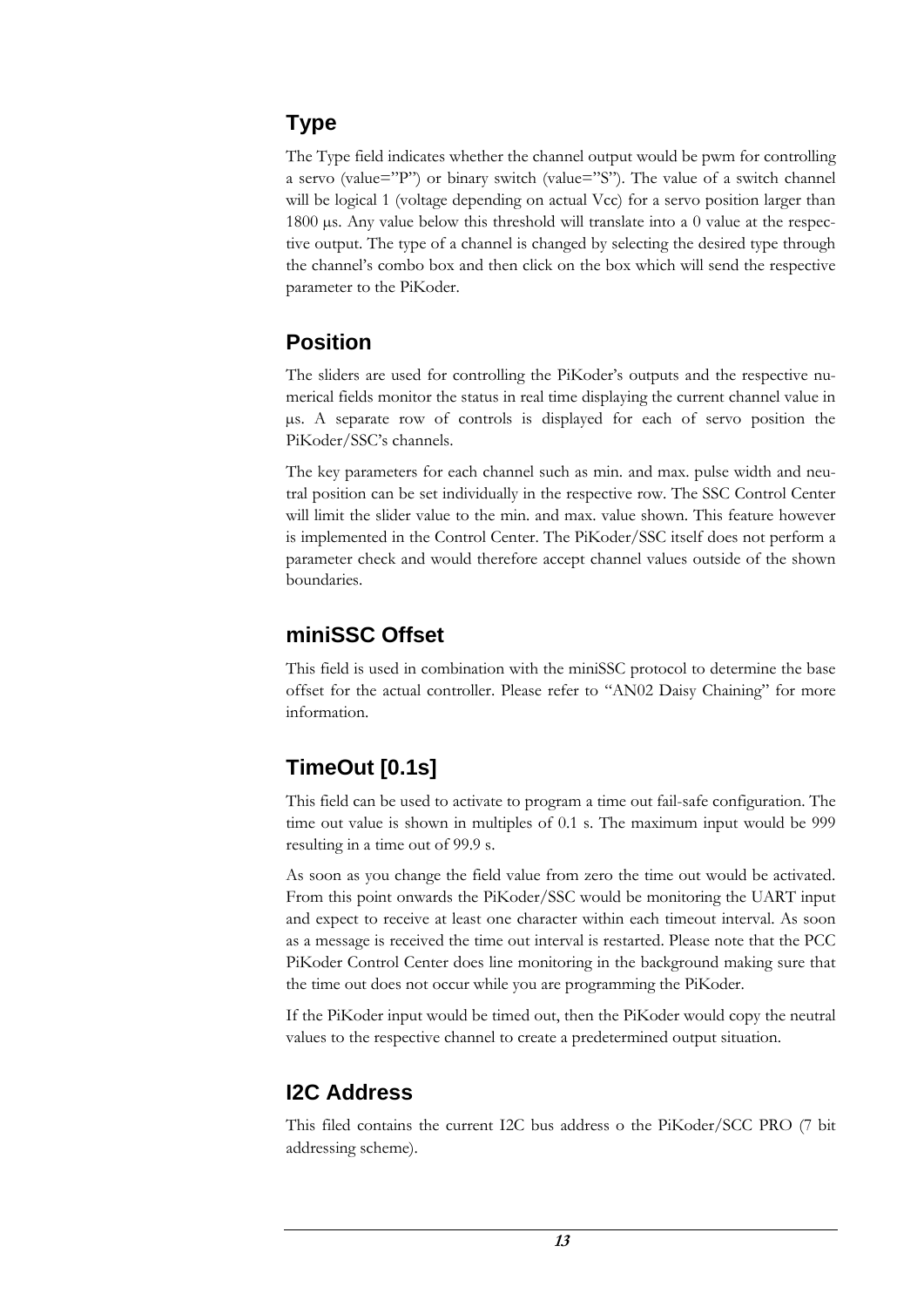#### **Save Parameters**

All changes made while using the PCC will not be permanent unless you select to save the parameters. Hitting this button transfers all settings into the non-volatile memory of the PiKoder/SSC to be retrieved when started up the next time.

Please note that saving the new values may take some time and requires disabling some internal interrupt logic. This may result in erroneous servo behavior.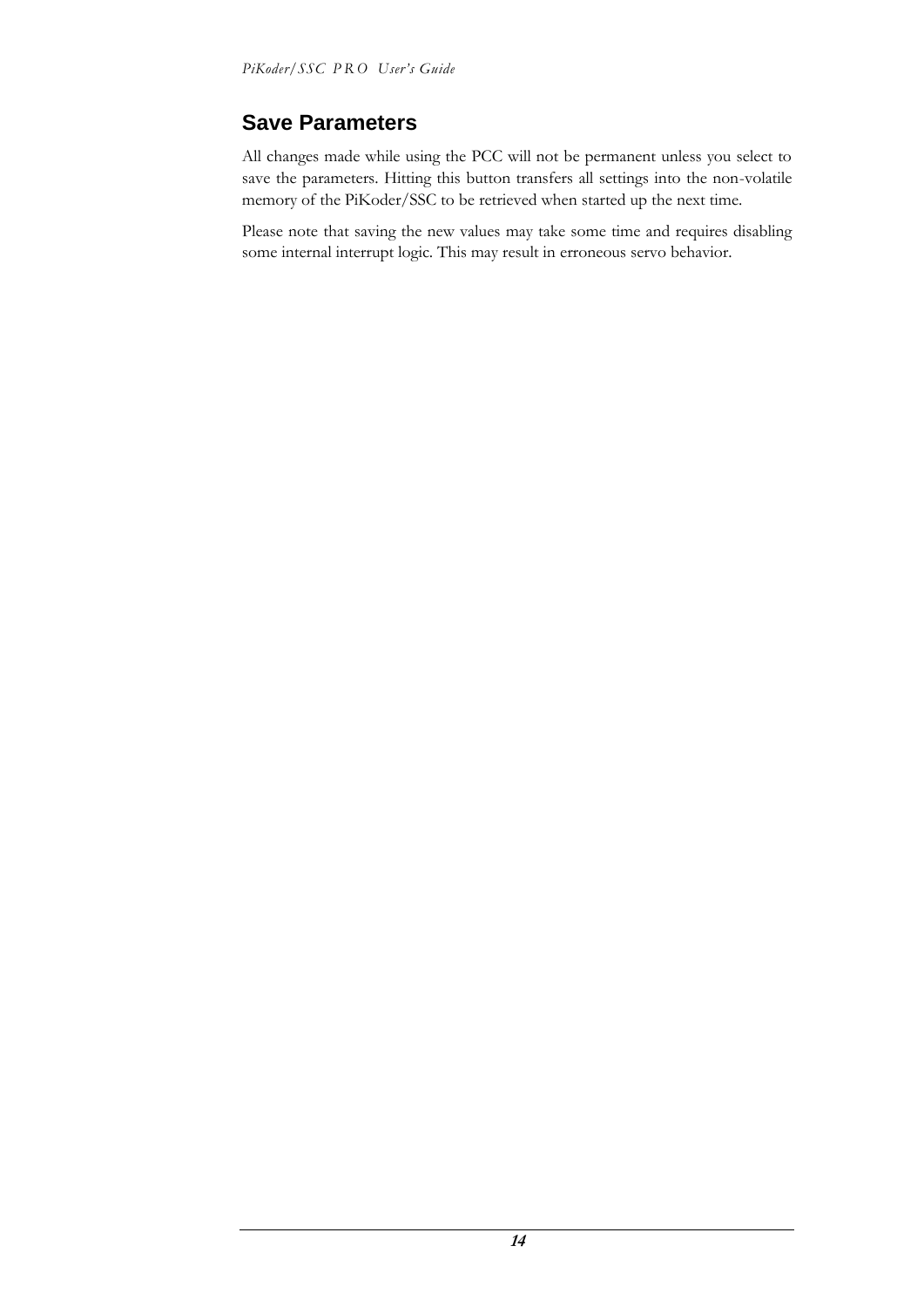### *Serial Interface*

The PiKoder/SSC PRO's serial interface is based on the controller's UART. The parameters for the serial transmission are 9600 Baud, 8 data bits, one stop bit, with no parity.

The bytes sent to the PiKoder/SSC PRO are commands which allow you to control the program and control the SSC. The PiKoder/SSC PRO supports two protocols:

- ACI a two-way ASCII-control interface designed to support controlling the SSC with standard terminal programs such as (but not limited to) TerraTerm, Putty, hyperterm
- MiniSSC protocol representing a very common protocol for controlling SSCs

The PiKoder/SSC PRO Serial Servo Controller does automatically detect the terminal protocol; no user interaction would be required.

#### **ASCII Command Interface**

The ASCII Command Interface (ACI) is used to program the PiKoder/SSC PRO. All commands are simple ASCII and are sent using a Windows based terminal program such as Hyperterm or Tera Term. The commands can be typed in right away and the response of the controller is readable without referring to any specific code tables. Please note that neither 'CR' nor 'LF' is needed to send the command to the controller.

There are two basic types of commands: commands for quering parameters and for setting parameters.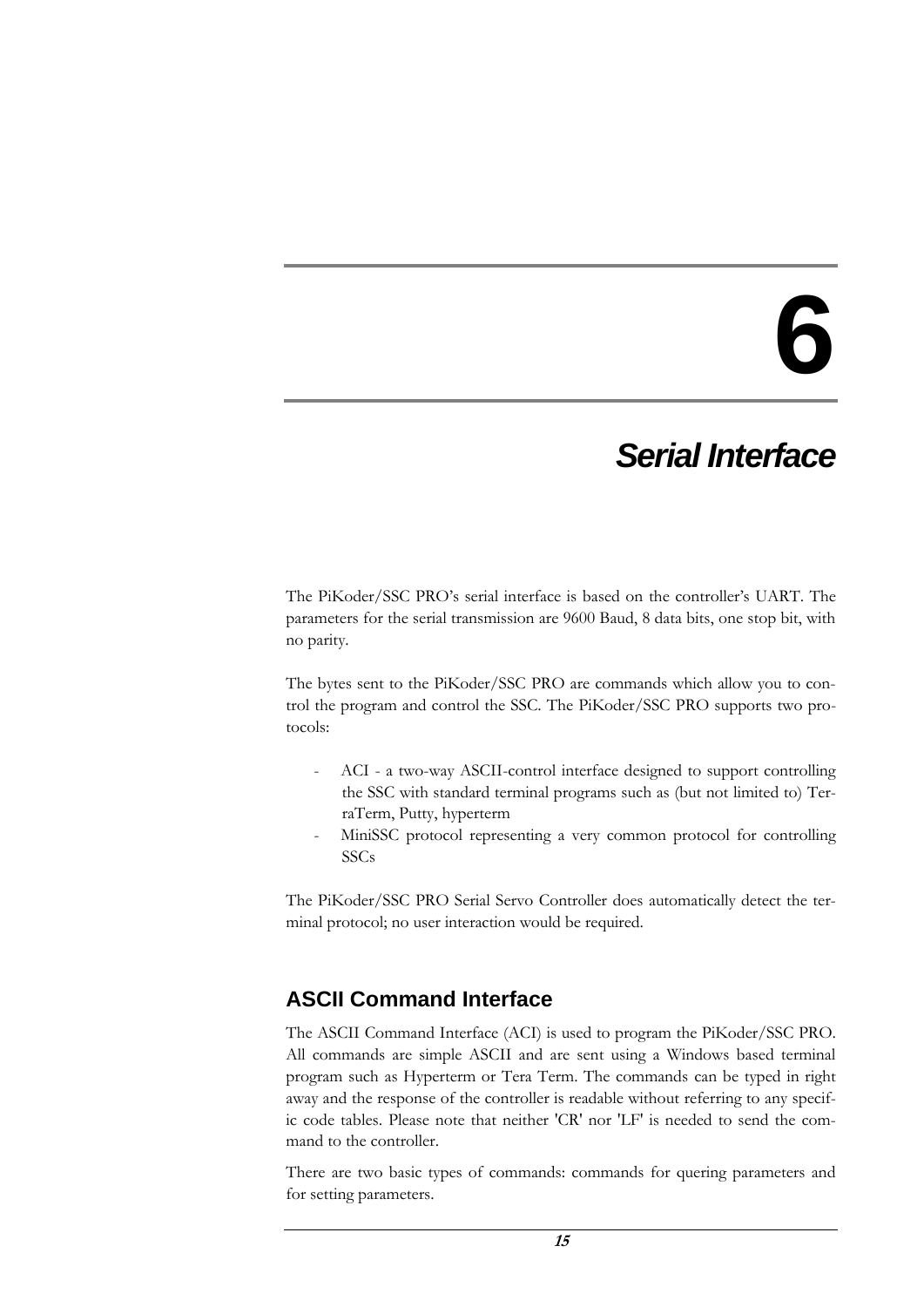If a parameter is read the PiKoder/SSC PRO will provide for proper formatting by sending a "CRLF" prior to sending the parameter value and support readability by sending another "CRLF" after the parameter value.

If a parameter is set the PiKoder/SSC PRO will acknowledge the proper execution by sending an "!" framed by "CRLF".

If a command could not be interpreted at all then a question mark '?' framed by 'CR' 'LF' would be echoed. Please note that protocol syntax checking is very limited at this point in time.

The following ACI commands are available:

- '?': query the PiKoder type information; the PiKoder/SSC PRO will respond with "T=SSC PRO".
- "k?': query the current pulse width for channel k ( $k = 1..8$ ); PiKoder will respond 'CR' 'LF' 'xxxx' 'CR' 'LF' with xxxx representing the pulse width  $\sin \mu s$
- $k = x$ xxx: set the pulse width for channel k to xxxx  $\mu s$  (xxxx in decimal format,  $k = 1.8$ ); PiKoder will acknowledge execution of the program by sending an 'CR' 'LF' '!' 'CR' 'LF'
- '0': query the firmware version; PiKoder will respond in a format 'n.nn' framed by 'CR' 'LF'
- 'Uk?': query the upper limit for pulse width for channel k; PiKoder will respond 'xxxx' with xxxx representing the pulse width in  $\mu$ s (xxxx in decimal format,  $k = 1.8$ ) - the command is not case sensitive
- 'Uk=xxxx': set the upper limit for pulse width for channel k to xxxx µs (xxxx in decimal format,  $k = 1.8$ ); the command is not case sensitive and PiKoder will acknowledge execution with a "!' framed by 'CR' 'LF'
- 'Lk?': query the lower limit for pulse width for channel k; PiKoder will respond 'xxxx' with xxxx representing the pulse width in  $\mu$ s (xxxx in decimal format,  $k = 1.8$ ; the command is not case sensitive
- 'Lk=xxxx': set the lower limit for pulse width for channel k to xxxx µs (xxxx in decimal format,  $k = 1.8$ ); the command is not case sensitive and PiKoder will acknowledge execution with a "! framed by 'CR' 'LF'
- 'Nk?': query the pulse width for the neutral position for channel k; PiKoder will respond 'xxxx' with xxxx representing the pulse width in  $\mu$ s (xxxx in decimal format,  $k = 1..8$ ) - the command is not case sensitive
- 'Nk=xxxx': set the pulse width for the neutral position for channel k to xxxx  $\mu$ s (xxxx in decimal format,  $k = 1..8$ ); - the command is not case sensitive and the PiKoder will acknowledge execution with a '!' framed by 'CR' 'LF'
- 'M?' or 'm?': query the current channel offset for the miniSSC-protocol.
- 'M=xxx' or 'm=xxx': set the channel offset for the miniSSC-protocol
- 'Z?' or 'z?' : query the current zero offset value
- $'Z=xx'$  or  $'z=xx'$ : set the zero offset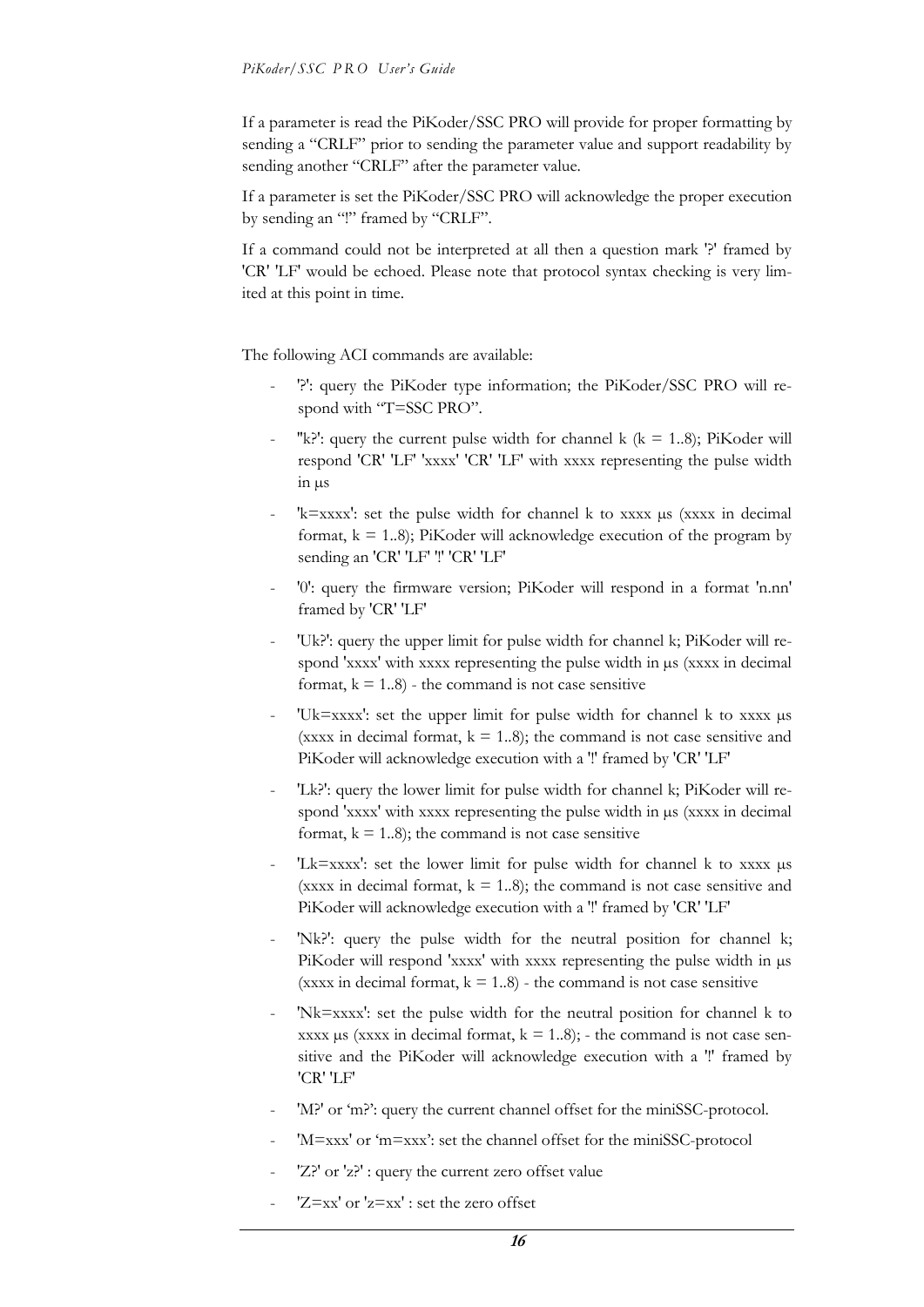- $T=xxx'$  or 't=xxx': enables the fail-safe timer. 'xxx' is given in multiples of 0.1 s. Please note that input is always given in three decimal digits ranging from '001'  $(= 0.1 \text{ s})$  to '999'  $(= 99.9 \text{ s})$ . In the factory default configuration the fail safe timer is not active. You would activate the monitoring by sending a time out value  $> 0$ , a value of 0 would disable the timer function. Command execution is acknowledged by the PiKoder with a '!'.
- 'T?'or 't?': query the current time out value in multiples of 0.1 s. A response of '000' indicates that the fail safe function is not activated
- 'E' or 'e': toggle copy of I2C commands to UART; PiKoder would send the current status after toggling  $(4)$  for on,  $(4)$  for off); factory default would be off.
- 'I?'or 'i?': query the current I2C bus write address of the PiKoder; the response will be 'hh' representing the write-address in the I2C bus 7 bit addressing scheme in hex
- 'I=hh'or 'i=hh': set the I2C bus write address of the PiKoder with 'hh' representing the write-address in the I2C bus 7 bit addressing scheme in hex. Command execution is acknowledged by the PiKoder with a '!'
- 'Oi?': query the type of output / channel i; PiKoder will respond 'X' with X representing 'P' for pwm and 'S' for switch. The command is not case sensitive.
- ' $Oi=X'$ : set the type of output / channel i with 'P' or 'p' setting the output to pwm and 'S' or 's' setting the output to switch type. The binary output value will depend of the channel pulse length (any value larger than 1800 µs will translate into a logical 1). PiKoder will acknowledge execution with a '!' framed by 'CR' 'LF'. The command is not case sensitive.
- 'Gi?': query all parameters for channel i. The Output would be: nnnnlllluuuu with nnnn representing neutral, llll representing lower limit and uuuu representing the upper limit. The command is not case sensitive.
- SU]U], sU]U]: will save the current parameters to the controller's EEPROM making the current servo positions the start up positions after powering up; returns a '!' upon successful completion framed by 'CR' 'LF'

#### **miniSSC Protocol**

This protocol allows you to control up to 255 different servos by chaining multiple servo controllers together. It only takes three serial bytes to set the target of one servo, so this protocol is good if need to send many commands rapidly. The miniSSC protocol sequence starts with transmitting 0xFF as the first (command) byte, followed by a servo number byte, and then the 8-bit servo target byte for the servo position.

A servo target byte of 127 (0x7F) will always indicate the neutral position maintained as a PiKoder/SSC parameter.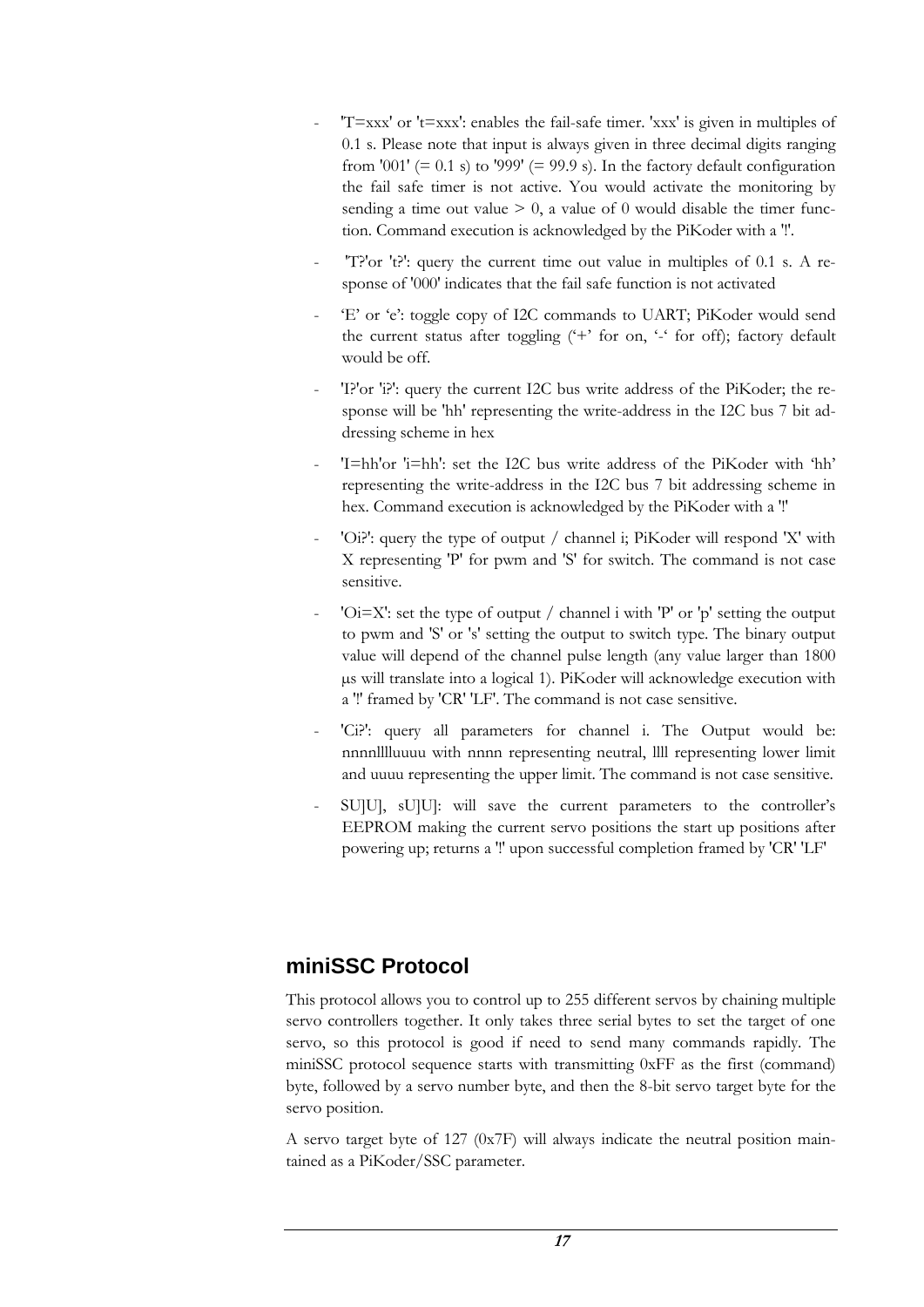The actual position taken by sending a servo target byte to the controller is calculated depending on the actual parameters. If you wanted to move the servo from neutral towards the upper limit then the increment in pulse length *du* is calculated based on:

$$
du =
$$
 (Upper Limit – Neutral) / 127 Steps

This meas for example, that with an upper limit of 2008  $\mu$ s and a neutal position of 1500 µs an increment of one in the servo target byte would result in:

$$
du = (2008 - 1500) \,\mu s / 127 \,\text{Steps} = 4 \,\mu s / \text{Step}
$$

Therefore, a servo target byte of 0x80, which is an increment of one to the neutral position would result in a pulse length of  $1500 \text{ }\mu\text{s} + 4 \text{ }\mu\text{s} = 1504 \text{ }\mu\text{s}$ .

The same procedure is applied when you wanted to move the servo from neutral towards the lower limit; then the decrement in pulse length *dl* is calculated based on:

*dl* = (Neutral - Lower Limit) / 127 Steps

Please note the following with respect to *du* and *dl*:

- *du* and *dl* are calculated per channel and may differ per channel allowing for asymmetric ranges and a neutral positon outside of the mechanical central position of the servo
- du and *dl* are calculated during controller startup and there is no update when you change the values of neutral, upper or lower limit without resetting the controller. This means, the intended operation would be to set the values, reset the PiKoder/SSC and then verify the setting.
- du and *dl* are calculated based on 8 bit arithmetic. Depending on the numbers a slight overrun over the upper limit resp. a slight underrun of the lower limit may occur.

For testing the miniSSC protocol you may want to use a byte oriented tool such as the "[Pololu Serial Transmitter](http://www.pololu.com/docs/0J23)" utility for Windows (see <http://www.pololu.com/docs/0J23> for more details).

After installing and starting the software you would have to connect to the PiKoder/SSC PRO by selecting the COM port and pushing the connect button. The miniSSC-protocol is a three byte command and should be entered in the respective column as shown below.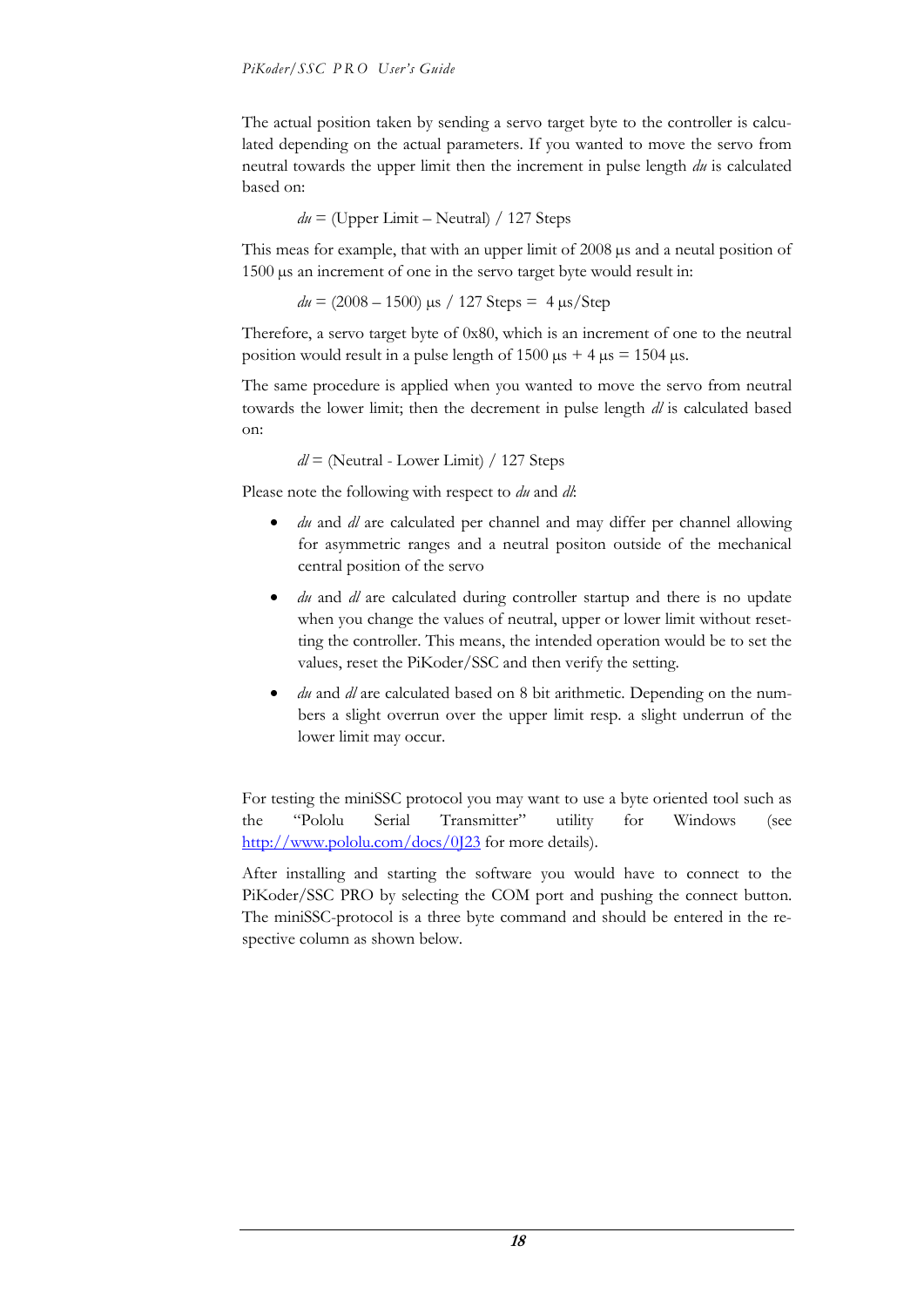| F Pololu Serial Transmitter v1.3 - Connected                        |                     |
|---------------------------------------------------------------------|---------------------|
| COM Port<br>COM4<br><b>Baud Rate</b><br>9600<br>bps<br>$\checkmark$ | append CRC7 byte    |
| Disconnect<br>Connect                                               |                     |
| use "0x" prefix for hex (e.g. you can write 128 or 0x80)            |                     |
| single byte:                                                        | Send single byte    |
| 2-byte command:                                                     | Send 2-byte command |
| 3-byte command:<br>0xFF<br>254<br>08                                | Send 3-byte command |
| 4-byte command:                                                     | Send 4-byte command |
| 5-byte command:                                                     | Send 5-byte command |
| 6-byte command:                                                     | Send 6-byte command |
| Sent/Received data (hex):                                           |                     |
|                                                                     |                     |
|                                                                     |                     |
|                                                                     |                     |
|                                                                     |                     |

Once you hit the "Send 3-byte command"-button the bytes are sent to the PiKoder (see below); as per protocol definition there is no response by the SSC PRO but a servo connected to the respective channel would move as directed.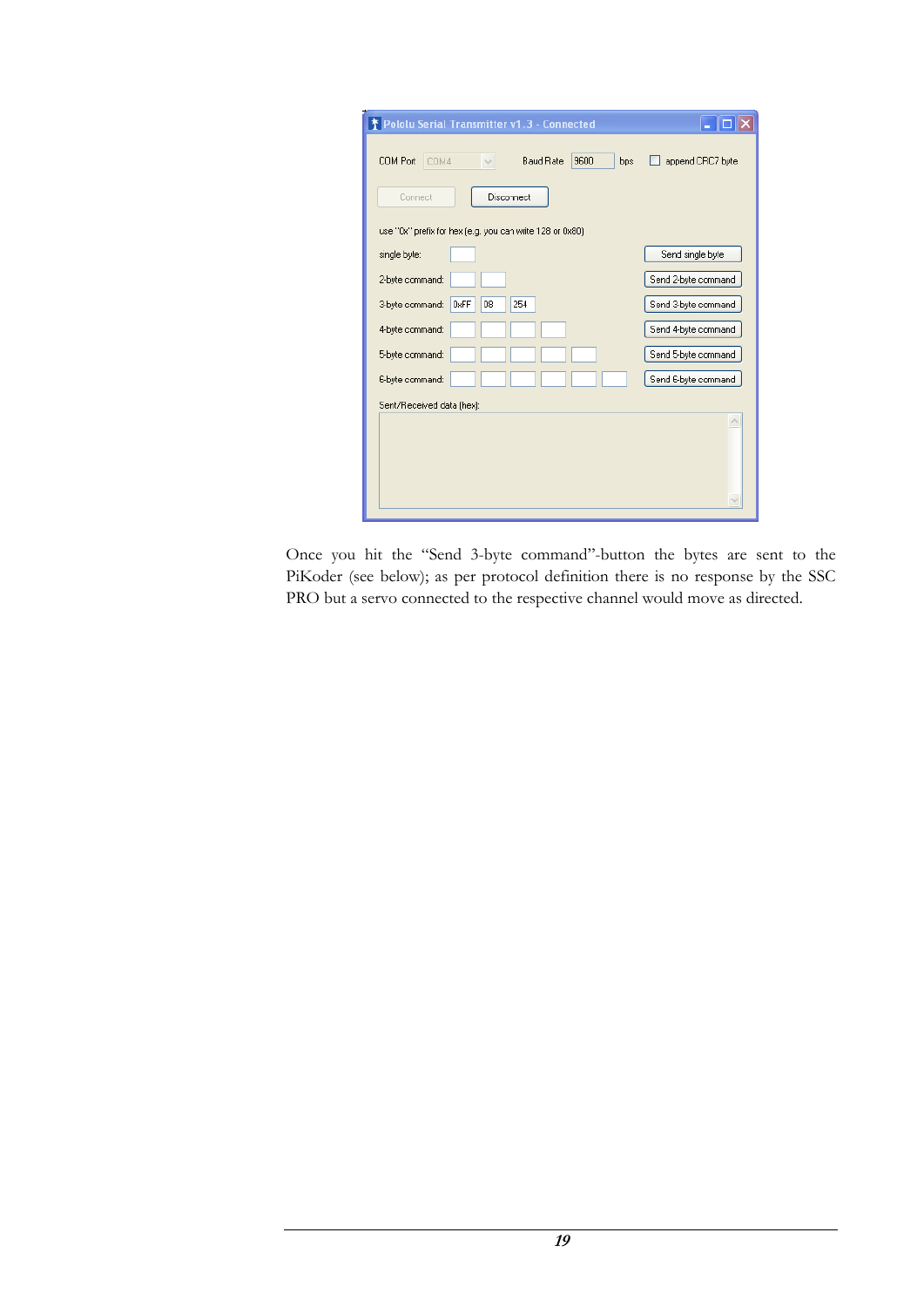| <b>↑ Pololu Serial Transmitter v1.3 - Connected</b>       |                     |
|-----------------------------------------------------------|---------------------|
| 9600<br>COM Port<br><b>Baud Rate</b><br>COM4<br>bps       | append CRC7 byte    |
| Disconnect<br>Connect                                     |                     |
| use "0x" prefix for hex (e.g. you can write 128 or 0x80). |                     |
| single byte:                                              | Send single byte    |
| 2-byte command:                                           | Send 2-byte command |
| 0xFF<br>3-byte command:<br>254<br>8                       | Send 3-byte command |
| 4-byte command:                                           | Send 4-byte command |
| 5-byte command:                                           | Send 5-byte command |
| 6-byte command:                                           | Send 6-byte command |
| Sent/Received data (hex):                                 |                     |
| 06:49:34<br>sent FF 08 FE                                 |                     |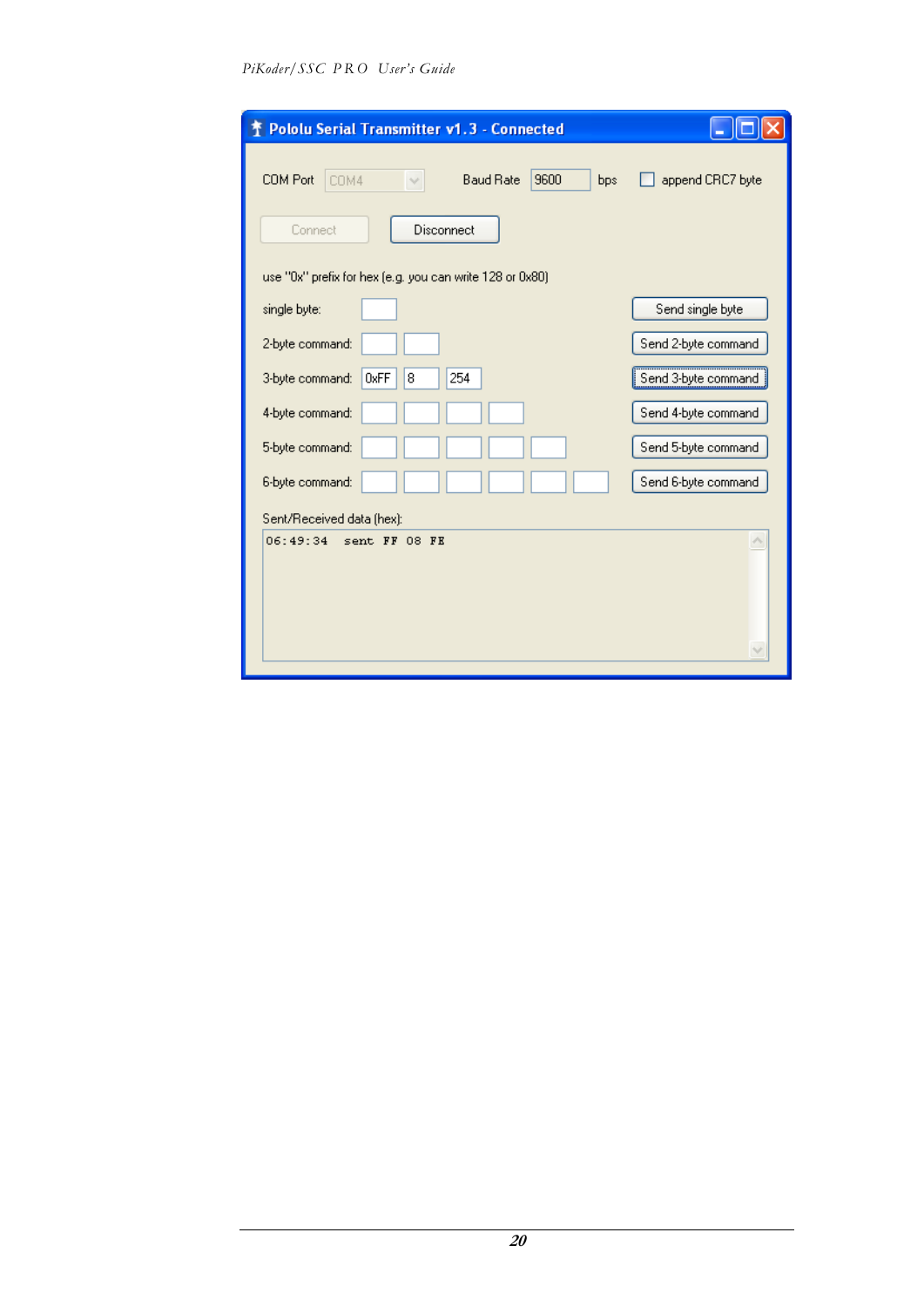## *I2C interface*

The PiKoder/SSC PRO features an I2C bus interface.

The controller acts as an I2C slave expecting the bus master to send commands for positioning servos. The PiKoder/SSC PRO supports a 7 bit addressing scheme with a bus speed of max. 100 kbit/s. The default I2C address is 0x40 but can be changed in the PCC or directly via the ACI command 'I'.

Using the I2C bus it only takes three serial bytes to set the target of one servo, which provides for a similar efficiency than the miniSSC protocol. The first byte to be send however would be the I2C bus address, followed by a servo number byte (1..8 as an offset addressing the channel of the PiKoder/SSC PRO at the I2C bus address), and then the 8-bit servo target byte for the servo position.

The processing ot the servo target byte is completely identical to the miniSSCprotocol handling. Therefore, please refer to this section for more information.

#### **Sample sketch for Arduino**

The sample sketch on the following page demonstrates how to interface the PiKoder/SSC PRO with an Arduino.